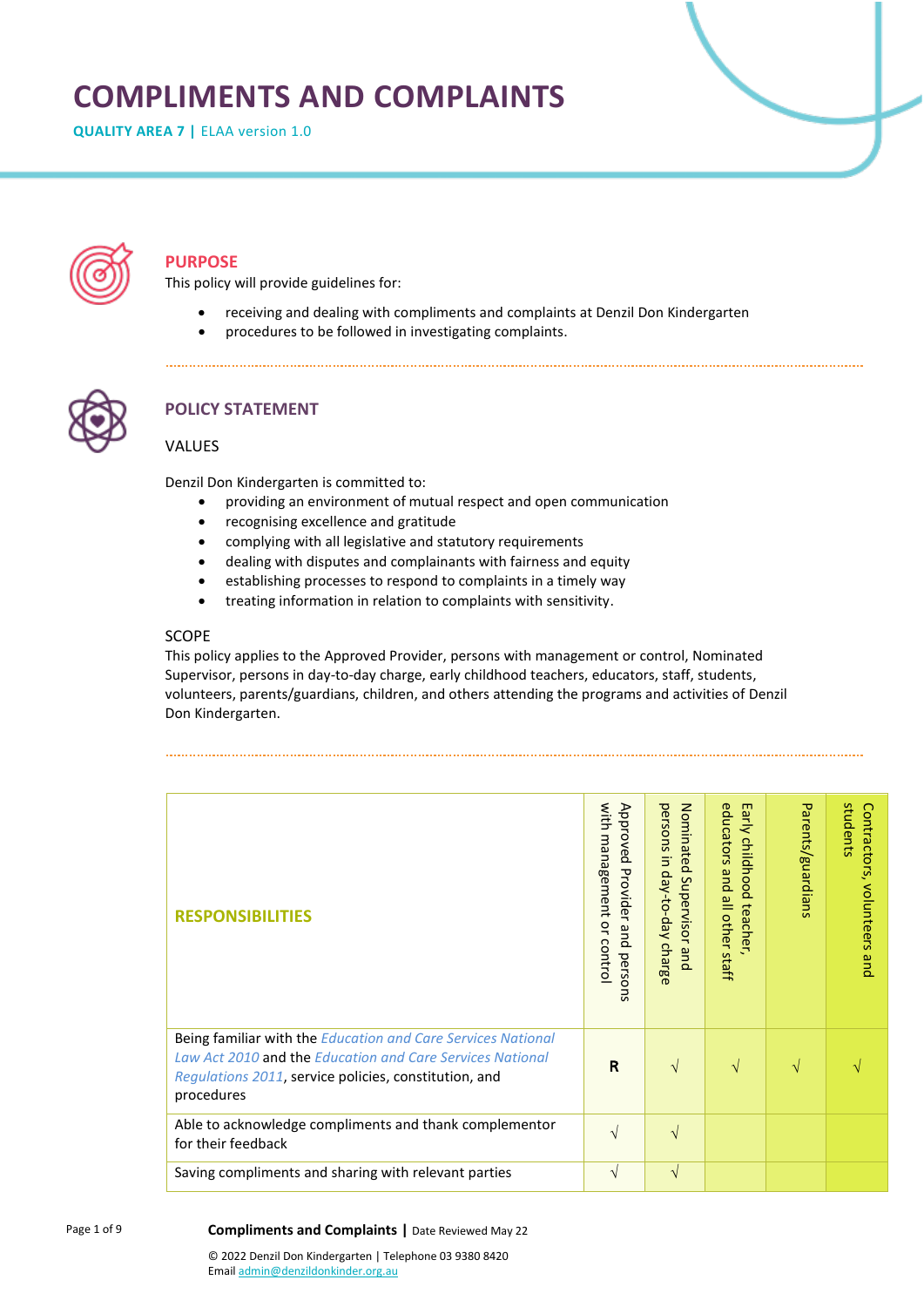| Ensuring that compliments and complaints are monitored and<br>used to continually improve the quality of the service                                                                                                                                       | $\mathsf{R}$ | $\sqrt{}$  |           |           |           |
|------------------------------------------------------------------------------------------------------------------------------------------------------------------------------------------------------------------------------------------------------------|--------------|------------|-----------|-----------|-----------|
| Identifying, preventing and addressing potential concerns<br>before they become a formal complaint                                                                                                                                                         | $\mathsf{R}$ | $\sqrt{ }$ | $\sqrt{}$ |           | $\sqrt{}$ |
| Ensuring that the name and contact details of the responsible<br>person (refer to Staffing Policy) to whom complaints may be<br>addressed are displayed prominently at the main entrance of<br>the service (National Law: Section 172, Regulation173(2)b)) | $\mathsf{R}$ | $\sqrt{}$  |           |           |           |
| Ensuring that the address and telephone number of the<br>Authorised Officer at the DET regional office are displayed<br>prominently at the main entrance of the service (Regulation<br>173(2)(e)                                                           | R            | $\sqrt{}$  |           |           |           |
| Advising parents/guardians and any other new members of<br>Denzil Don Kindergarten of the Compliments and Complaints<br>policy and procedures upon enrolment                                                                                               | $\mathsf{R}$ | $\sqrt{}$  |           |           |           |
| Ensuring the complaints processes is child focused, understood<br>broadly (including by children, their families, staff and<br>volunteers), culturally safe and compliant with privacy laws,<br>reporting obligations and employment law                   | $\mathsf R$  | $\sqrt{}$  |           |           |           |
| Ensuring that children have access to age-appropriate<br>information, support and complaints processes in ways that<br>are culturally safe, accessible and easy to understand                                                                              | $\mathsf{R}$ | $\sqrt{}$  | $\sqrt{}$ |           |           |
| Ensuring that this policy is available for inspection at the<br>service at all times (Regulation 171)                                                                                                                                                      | $\mathsf{R}$ | $\sqrt{ }$ |           |           |           |
| Being aware of, and committed to, the principles of<br>communicating and sharing information with service<br>employees, members and volunteers                                                                                                             | $\mathsf{R}$ | $\sqrt{}$  |           |           |           |
| Responding to all complaints in the most appropriate manner<br>and at the earliest opportunity                                                                                                                                                             | $\mathsf{R}$ | $\sqrt{}$  | $\sqrt{}$ |           | $\sqrt{}$ |
| Treating all complainants fairly and equitably                                                                                                                                                                                                             | $\mathsf{R}$ | $\sqrt{}$  | $\sqrt{}$ |           |           |
| Discussing minor complaints directly with the party involved as<br>a first step towards resolution (the parties are encouraged to<br>discuss the matter professionally and openly work together to<br>achieve a desired outcome)                           | $\mathsf{R}$ | $\sqrt{}$  | $\sqrt{}$ | $\sqrt{}$ |           |
| Communicating (preferably in writing) any concerns or<br>compliments relating to the management or operation of the<br>service as soon as is practicable                                                                                                   |              | $\sqrt{ }$ | $\sqrt{}$ | $\sqrt{}$ |           |
| Providing a Complaints Register (refer to Definitions) and<br>ensuring that staff record complaints along with outcomes                                                                                                                                    | $\mathsf{R}$ | $\sqrt{}$  |           |           |           |
| Providing information as requested by the Approved Provider<br>e.g. written reports relating to the complaint                                                                                                                                              |              | $\sqrt{}$  | $\sqrt{}$ | $\sqrt{}$ | V         |
| Notifying the Approved Provider if the complaint is a notifiable<br>complaint (refer to Definitions) or is unable to be resolved<br>appropriately in a timely manner                                                                                       |              | $\sqrt{}$  | $\sqrt{}$ | $\sqrt{}$ |           |
| Complying with the service's Privacy and Confidentiality Policy<br>at all times (Regulations 181, 183)                                                                                                                                                     | $\mathsf{R}$ | $\sqrt{}$  | $\sqrt{}$ | $\sqrt{}$ | $\sqrt{}$ |

#### 9 **Compliments and Complaints |** Date Reviewed May 22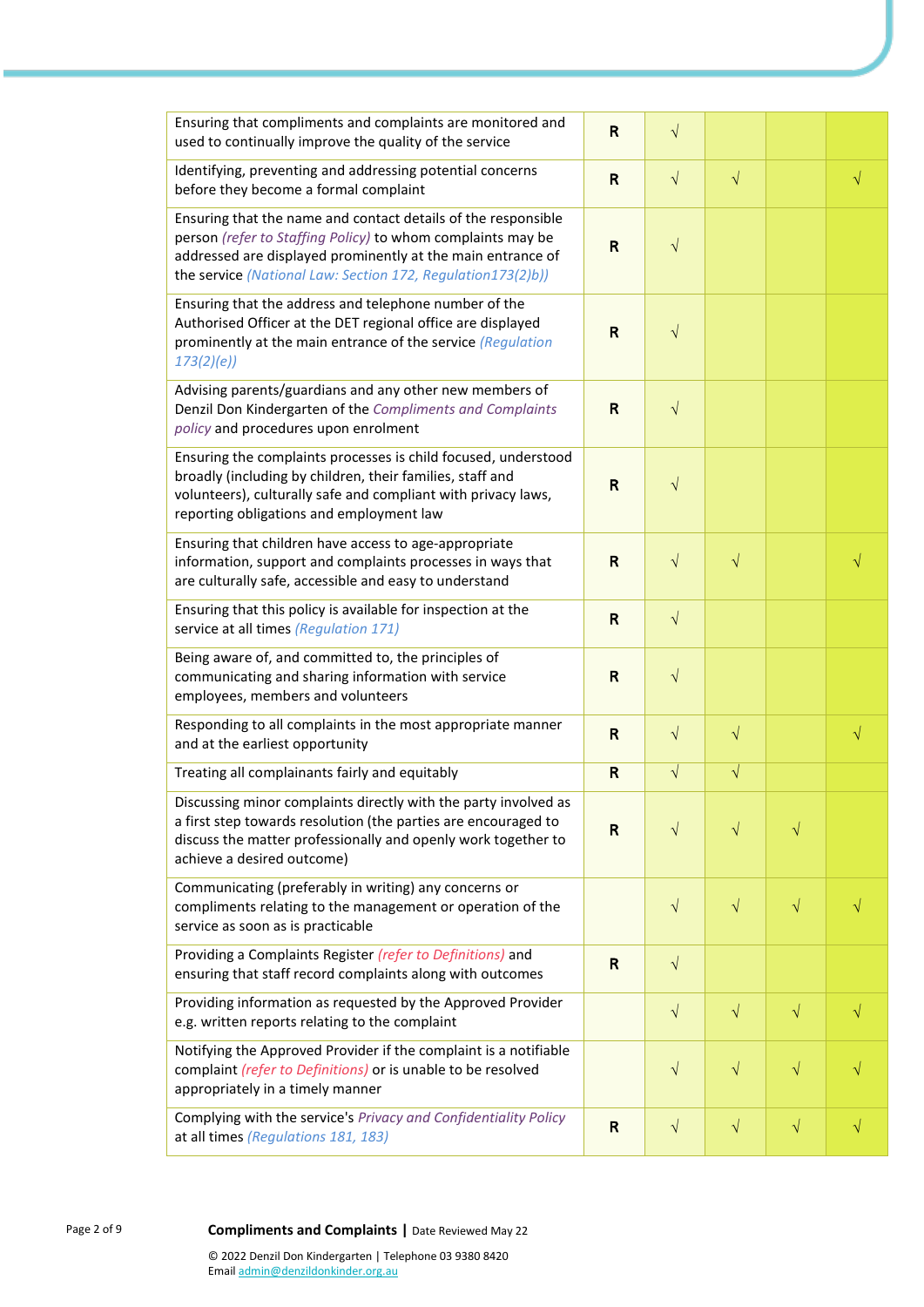| Establishing a Complaints Subcommittee to investigate and<br>resolve complaints as required as determined through<br>establish processes. (refer to Attachment 1 & 2)                                                                                                                  | $\sqrt{ }$ | $\sqrt{ }$ |            |           |           |
|----------------------------------------------------------------------------------------------------------------------------------------------------------------------------------------------------------------------------------------------------------------------------------------|------------|------------|------------|-----------|-----------|
| Referring notifiable complaints (refer to Definitions), or<br>complaints that are unable to be resolved appropriately and in<br>a timely manner to the Complaints Subcommittee                                                                                                         | $\sqrt{ }$ | $\sqrt{}$  |            |           |           |
| Cooperating with requests to meet with the Complaints<br>Subcommittee and/or provide relevant information when<br>requested in relation to complaints                                                                                                                                  | $\sqrt{ }$ | $\sqrt{ }$ | $\sqrt{ }$ | $\sqrt{}$ |           |
| Informing DET in writing within 24 hours of any complaints<br>alleging that a serious incident (refer to Definitions) has<br>occurred at the service or that the Education and Care Services<br>National Law has been breached (National Law: Section 174,<br>Regulation $176(2)(b)$ ) | R          | $\sqrt{ }$ |            |           |           |
| Working cooperatively with the Approved Provider and DET in<br>investigations related to complaints about Denzil Don<br>Kindergarten, its programs or staff.                                                                                                                           | $\sqrt{ }$ | $\sqrt{ }$ | $\sqrt{ }$ | $\sqrt{}$ |           |
| Receiving recommendations from the Complaints<br>Subcommittee and taking appropriate action                                                                                                                                                                                            | $\sqrt{}$  | $\sqrt{ }$ |            |           |           |
| Analysing complaints, concerns and safety incidents to identify<br>causes and systemic failures to inform continuous<br>improvement                                                                                                                                                    | $\sqrt{}$  | $\sqrt{}$  |            |           |           |
| Maintaining professionalism and integrity at all times (refer to<br>Code of Conduct policy)                                                                                                                                                                                            | $\sqrt{}$  | $\sqrt{}$  | $\sqrt{}$  |           | $\sqrt{}$ |

# **BACKGROUND AND LEGISLATION**

#### BACKGROUND

Compliments are expressions of praise, encouragement or gratitude about service, staff, management and program. Compliments provide valuable feedback about the level of satisfaction with service delivery and are a valuable indicator of the effectiveness of a service. Compliments impart useful insights about the aspects of service that are most meaningful to children, families and stakeholders, and provide an opportunity to recognise the efforts of staff, foster a culture of excellence and boost morale.

Complaints may be received from anyone who comes in contact with Denzil Don Kindergarten including parents/guardians, volunteers, students, members of the local community and other agencies.

In most cases, dealing with complaints will be the responsibility of the Approved Provider. All complaints, when lodged, need to be initially assessed to determine whether they are a general or a notifiable complaint *(refer to Definitions).*

When a complaint has been assessed as 'notifiable', the Approved Provider must notify Department of Education and Training (DET) of the complaint. The Approved Provider will investigate the complaint and take any actions deemed necessary, in addition to responding to requests from and assisting with any investigation by DET.

There may be occasions when the complainant reports the complaint directly to DET. If DET then notifies the Approved Provider about a complaint they have received, the Approved Provider will still have responsibility for investigating and dealing with the complaint as outlined in this policy, in addition to co-operating with any investigation by DET.

Emai[l admin@denzildonkinder.org.au](mailto:admin@denzildonkinder.org.au)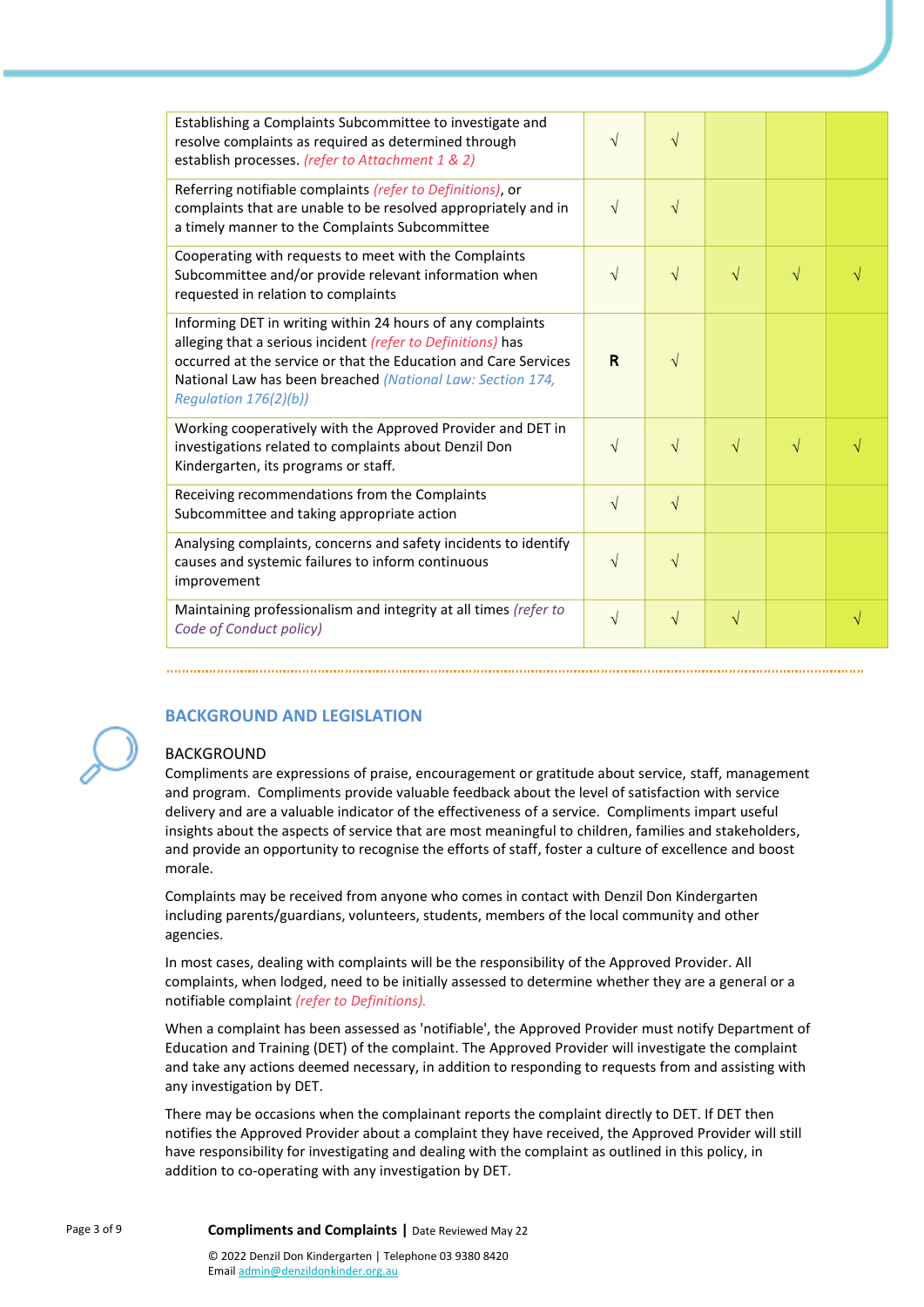DET will investigate all complaints it receives about a service, where it is alleged that the health, safety or wellbeing of any child within the service may have been compromised, or that there may have been a contravention of the *Education and Care Services National Law Act 2010 and the Education and Care Services National Regulations 2011*.

#### LEGISLATION AND STANDARDS

Relevant legislation and standards include but are not limited to:

- Charter of Human Rights and Responsibilities Act 2006 (Vic)
- Children, Youth and Families Act 2005 (Vic)
- Education and Care Services National Law Act 2010
- Education and Care Services National Regulations 2011
- Information Privacy Act 2000 (Vic)
- National Quality Standard, Quality Area 7: Governance and Leadership
- Privacy Act 1988 (Cth)
- Privacy Amendment (Enhancing Privacy Protection) Act 2012 (Cth)
- Privacy Amendment (Notifiable Data Breaches) Act 2017 (Cth)
- Privacy and Data Protection Act 2014 (Vic)
- Privacy Regulations 2013(Cth)

The most current amendments to listed legislation can be found at:

- Victorian Legislation Victorian Law Today[: www.legislation.vic.gov.au](http://www.legislation.vic.gov.au/)
- Commonwealth Legislation Federal Register of Legislation: [www.legislation.gov.au](http://www.legislation.gov.au/)



#### **DEFINITIONS**

The terms defined in this section relate specifically to this policy. For regularly used terms e.g. Approved Provider, Nominated Supervisor, Notifiable complaints, Serious incidents, Duty of care, etc. refer to the Definitions file on the kindergarten website.

**Complaint:** (in relation to this policy) is defined as an issue of a minor nature that can be resolved promptly or within 24 hours and does not require a detailed investigation. Complaints include an expression of displeasure, such as poor service, and any verbal or written complaint directly related to the service.

Complaints do not include staff, industrial or employment matters, occupational health and safety matters (unless related to the safety of the children) and issues related to the legal business entity, such as the incorporated association or co-operative.

**Complaints Register:** (in relation to this policy) records information about complaints received at the service, together with a record of the outcomes. This register must be kept in a secure file, accessible only to educators and responsible persons at the service. The register can provide valuable information to the Approved Provider on meeting the needs of children and families at the service.

**Compliment:** a compliment is an expression of praise, encouragement or gratitude. It may relate to an individual staff member, a team, the program or the service.

**Dispute resolution procedure:** process used to resolve complaints, disputes or matters of concern through an agreed resolution process.

**Mediator:** a neutral party/person who attempts to reconcile differences between disputants.

**Mediation:** the process of reaching an agreed settlement or compromise between disputants through the objective intervention of a neutral party.

Emai[l admin@denzildonkinder.org.au](mailto:admin@denzildonkinder.org.au)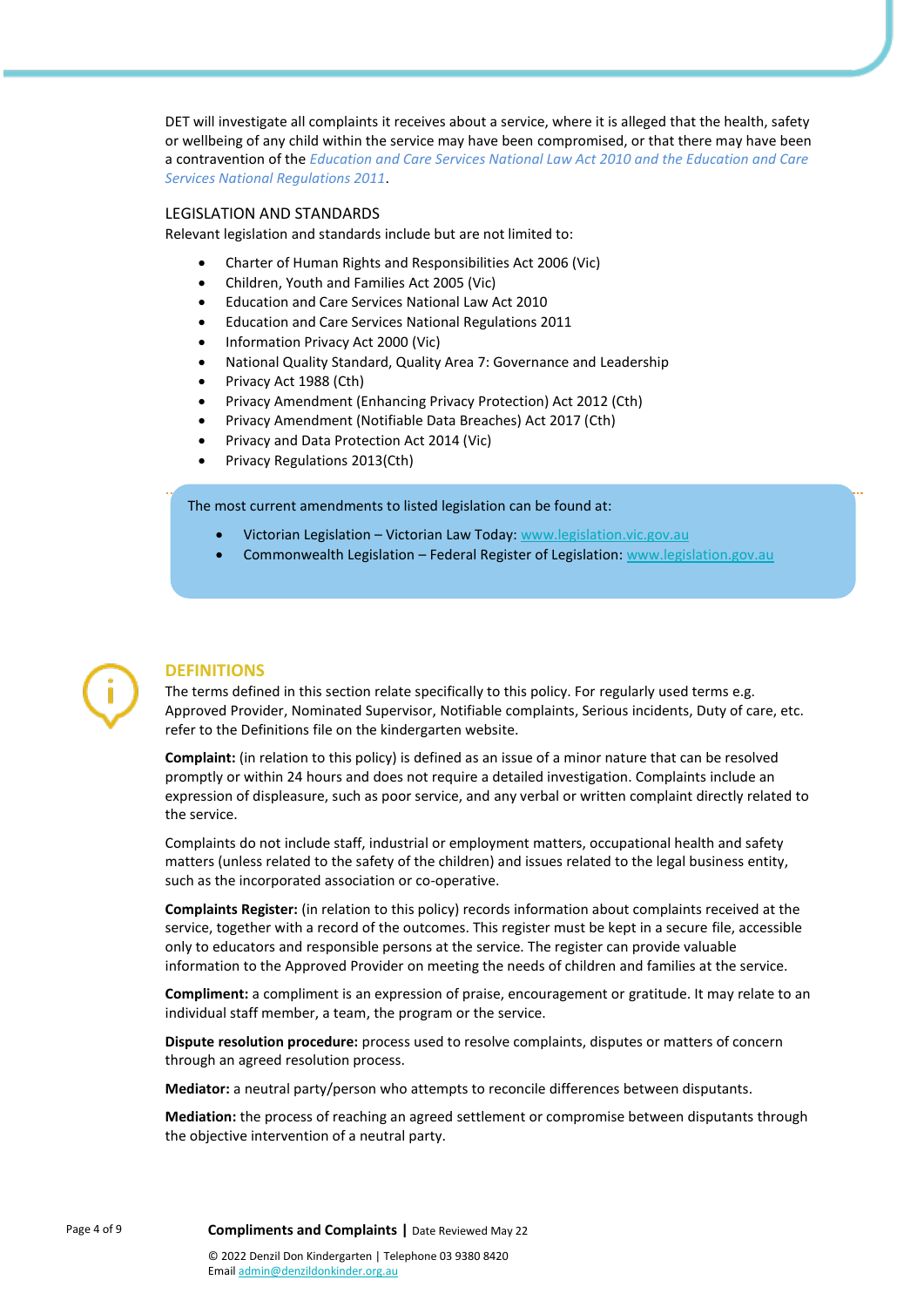

# **SOURCES AND RELATED POLICIES**

### SOURCES

- ACECQA: [www.acecqa.gov.au](https://www.acecqa.gov.au/)
- Commonwealth Ombudsman Better practice complaint handling guide: [www.ombudsman.gov.au/publications/better-practice-guides](https://www.ombudsman.gov.au/publications/better-practice-guides)
- Better-practice-complaint-handling-guide
- Department of Education and Training (DET) Regional Office details are available under 'The Department': [www.education.vic.gov.au](https://www.education.vic.gov.au/Pages/default.aspx)
- ELAA Early Childhood Management Manual: [www.elaa.org.au](https://elaa.org.au/)
- Kindergarten Funding Guide[: www.education.vic.gov.au](https://www.education.vic.gov.au/Pages/default.aspx)
- Victorian Ombudsman Complaints: Good Practice Guide for Public Sector Agencies September 2016: [https://assets.ombudsman.vic.gov.au/assets/Best-Practice-](https://assets.ombudsman.vic.gov.au/assets/Best-Practice-Guides/Complaints-Good-Practice-Guide-for-Public-Sector-Agencies.pdf?mtime=20191217165914)[Guides/Complaints-Good-Practice-Guide-for-Public-Sector-](https://assets.ombudsman.vic.gov.au/assets/Best-Practice-Guides/Complaints-Good-Practice-Guide-for-Public-Sector-Agencies.pdf?mtime=20191217165914)[Agencies.pdf?mtime=20191217165914](https://assets.ombudsman.vic.gov.au/assets/Best-Practice-Guides/Complaints-Good-Practice-Guide-for-Public-Sector-Agencies.pdf?mtime=20191217165914)

#### RELATED POLICIES

- Child Safe Environment Policy
- Code of Conduct
- Enrolment & Orientation Policy
- **Fees Policy**
- Governance & Management of the Service Policy
- Incident, Injury, Trauma and Illness
- Inclusion and Equity
- Interactions with Children
- Privacy and Confidentiality
- **Staffing**
- Supervision of Children Policy

#### **EVALUATION**



In order to assess whether the values and purposes of the policy have been achieved, the Approved Provider will:

- regularly seek feedback from everyone affected by the policy regarding its effectiveness
- monitor complaints as recorded in the Complaints Register to assess whether satisfactory resolutions have been achieved
- review the effectiveness of the policy and procedures to ensure that all complaints have been dealt with in a fair and timely manner
- keep the policy up to date with current legislation, research, policy and best practice
- revise the policy and procedures as part of the service's policy review cycle, or as required
- notifying all stakeholders affected by this policy at least 14 days before making any significant changes to this policy or its procedures, unless a lesser period is necessary due to risk *(Regulation 172 (2))*.



# **ATTACHMENTS**

- Attachment 1: Terms of reference for a Complaints Subcommittee
- Attachment 2: Dealing with complaints



Page 5 of 9 **Compliments and Complaints |** Date Reviewed May 22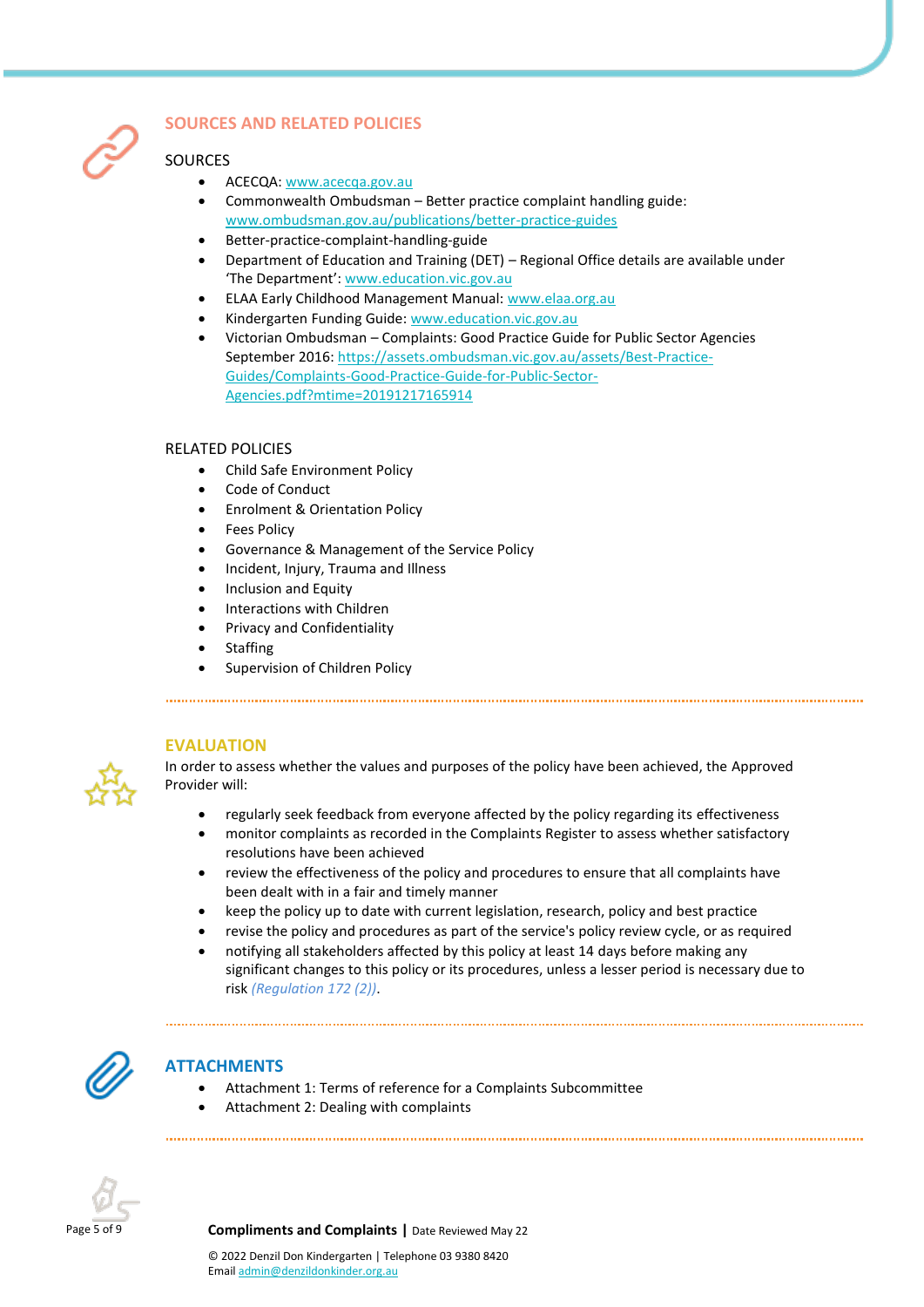**AUTHORISATION** This policy was adopted by the Approved Provider of Denzil Don Kindergarten on 06/05.2022.

**REVIEW DATE:** 06 / MAY / 2024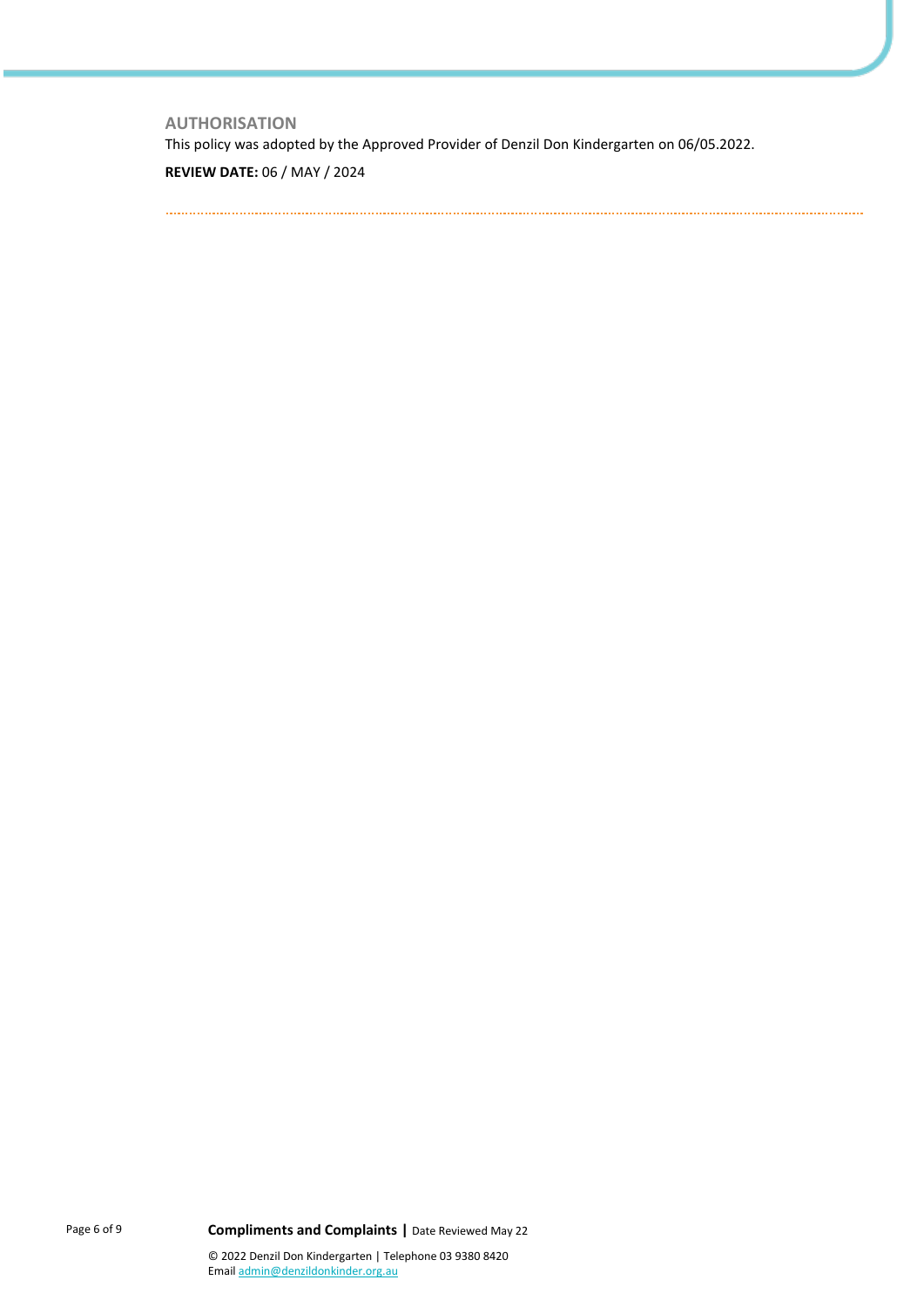#### **ATTACHMENT 1. TERMS OF REFERENCE FOR A COMPLAINTS SUBCOMMITTEE**

DATE ESTABLISHED: \_\_\_\_\_\_\_\_\_\_\_\_\_\_\_\_\_\_\_\_\_\_\_\_ (insert date)

#### PURPOSE

A Complaints Subcommittee has been established by the Approved Provider of Denzil Don Kindergarten to investigate and resolve complaint lodged with Denzil Don Kindergarten

#### MEMBERSHIP

Three people are nominated by the Approved Provider, and membership must include a minimum of one responsible person *(refer to Definitions)*.

#### TIME PERIOD NOMINATED

The Complaints Subcommitteer shall be appointed for **the complant of the frame e.g., one year**].

#### MEETING REQUIREMENTS

The subcommittee convenor is responsible for organising meetings as soon as is practicable after receiving a complaint.

#### DECISION-MAKING AUTHORITY

The subcommittee is required to fulfil only those tasks and functions as outlined in these terms of reference.

The Approved Provider may decide to alter the decision-making authority of the subcommittee at any time.

#### BUDGET ALLOCATION

All expenditure to be incurred by the subcommittee must be approved by the Approved Provider. A request in writing must be submitted by the subcommittee.

#### REPORTING REQUIREMENTS OF THE COMMITTEE

- The subcommittee is required to keep minutes of all meetings held. These are to be kept in a secure file.
- The convenor is required to present a written report to the Approved Provider about the complaint, ensuring that privacy and confidentiality are maintained according to the service's *Privacy and Confidentiality Policy.*

#### TASKS AND FUNCTIONS OF THE COMPLAINTS SUBCOMMITTEE

- Responding to complaints in a timely manner
- Investigating all complaints received in a discreet and responsible manner
- Implementing the procedures outlined in *Attachment 2 – Dealing with complaints*
- Acting fairly and equitably, and maintaining confidentiality at all times
- Informing the Approved Provider if a complaint is assessed as notifiable
- Keeping the Approved Provider informed about complaints that have been received and the outcomes of investigations
- Providing the Approved Provider with recommendations for action
- Ensuring decisions are based on the evidence that has been gathered
- Reviewing the terms of reference of the Complaints Subcommittee/investigator at commencement and on completion of their term. Suggestions for alterations are to be presented to and approved by the Approved Provider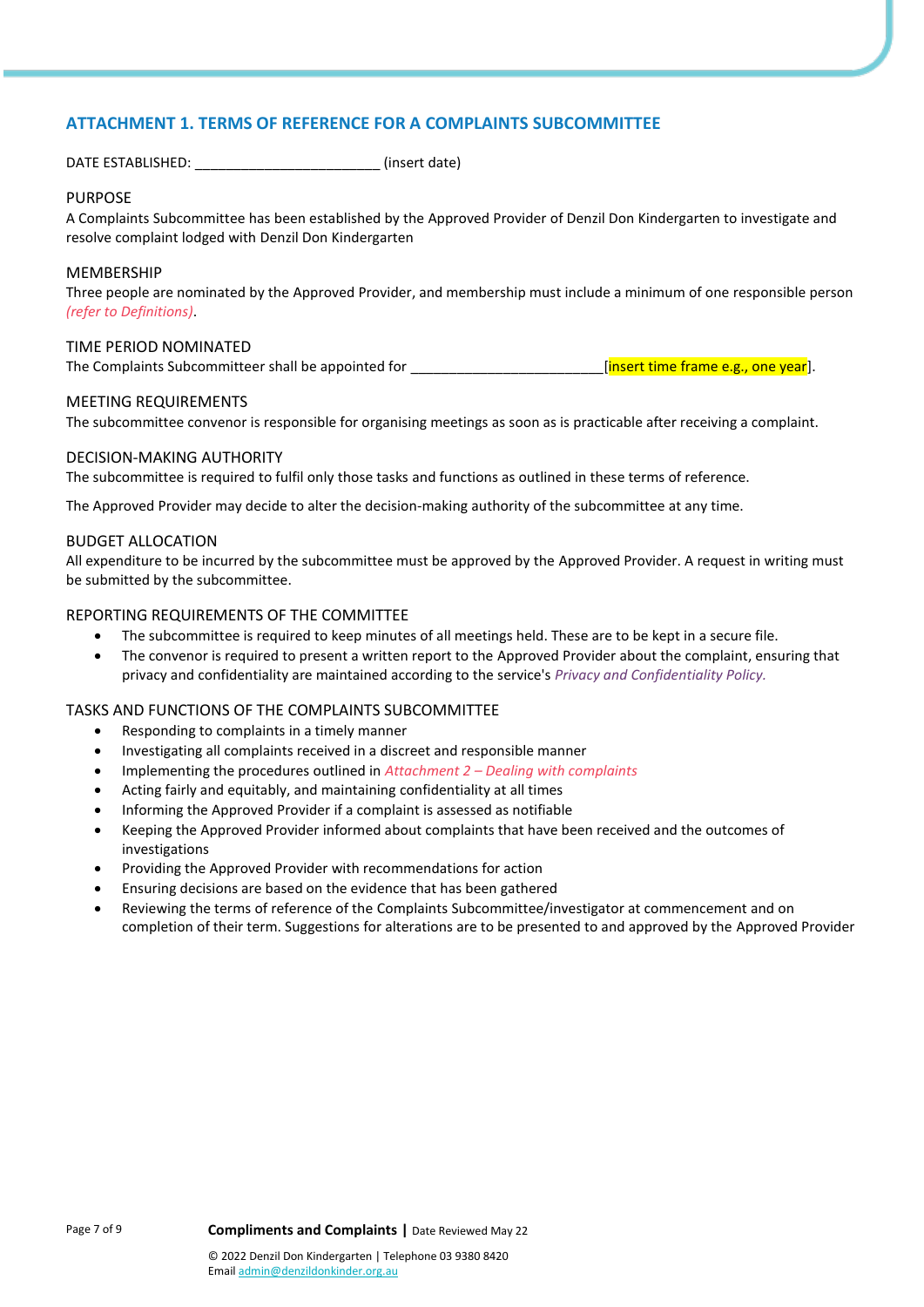## **ATTACHMENT 2. DEALING WITH COMPLAINTS**

#### DEALING WITH A COMPLAINT

When a complaint is received, the person to whom the complaint is addressed will:

- inform the complainant of the service's *Compliment and Complaint Policy*
- encourage the complainant to resolve the complaint with the person directly, or to submit their complaint in writing
- the staff member receiving the formal complaint will record all relevant details in the Complaints Register *(refer to Definitions)* together with the outcome
- assess complaint for severity, safety, complexity, impact and the need for immediate action
- inform the Approved Provider if the complaint is a notifiable complaint *(refer to Definitions)* or is unable to be resolved appropriately in a timely manner.
- comply with the service's *Privacy and Confidentiality Policy* with regard to all meetings/discussions in relation to a complaint
- the Approved Provider must inform the service's Complaints Subcommittee, if there is one
- the Complaints Subcommittee will assess the complaint to determine if it is a notifiable complaint *(refer to Definitions)*

#### DEALING WITH A NOTIFIABLE COMPLAINT

When a formal complaint is lodged with the service:

- if the complaint is notifiable, the Approved Provider will be responsible for notifying DET. This must be in writing within 24 hours of receiving the complaint *(Regulation 176(2)(b))*
- the written report to DET needs to be submitted using the appropriate forms from ACECQA and will include:
	- o details of the event or incident
	- $\circ$  the name of the person who initially made the complaint
	- $\circ$  if appropriate, the name of the child concerned and the condition of the child, including a medical or incident report (where relevant)
	- o contact details of a nominated member of the Complaints Subcommittee
	- o any other relevant information
- if the Approved Provider is unsure if the complaint is a notifiable complaint, it is good practice to contact DET for confirmation.

#### COMPLAINTS SUBCOMMITTEE RESPONSIBILITIES AND PROCEDURES

In the event of a complaint being lodged, the Complaints Subcommittee will:

- convene as soon as possible to deal with the complaint in a timely manner
- disclose any conflict of interest relating to any member of the subcommittee. Such members must stand aside from the investigation and subsequent processes
- consider the nature and the details of the complaint
- identify which service policies (if any) the complaint involves
- inform the Approved Provider if their involvement is required under any other service policies
- if the complaint is a notifiable complaint *(refer to Definitions)*, inform the complainant of the requirements to notify DET of the complaint and explain the role that DET may take in investigating the complaint
- maintain appropriate records of the information and data collected, including minutes of meetings, incident reports and copies of relevant documentation relating to the complaint
- respect the confidential nature of information relating to the complaint. The Approved Provider and the subcommittee must handle any complaint in a discreet and professional manner
- store all written information relating to complaint securely and in compliance with the service's *Privacy and Confidentiality Policy*.

#### INVESTIGATING THE COMPLAINT AND GATHERING RELEVANT INFORMATION

When investigating the complaint and gathering relevant information, the Complaint Subcommittee will:

• meet with individual witnesses, and give right of reply to the person against whom the allegations are made in relation to any accusation or information relating to an alleged incident